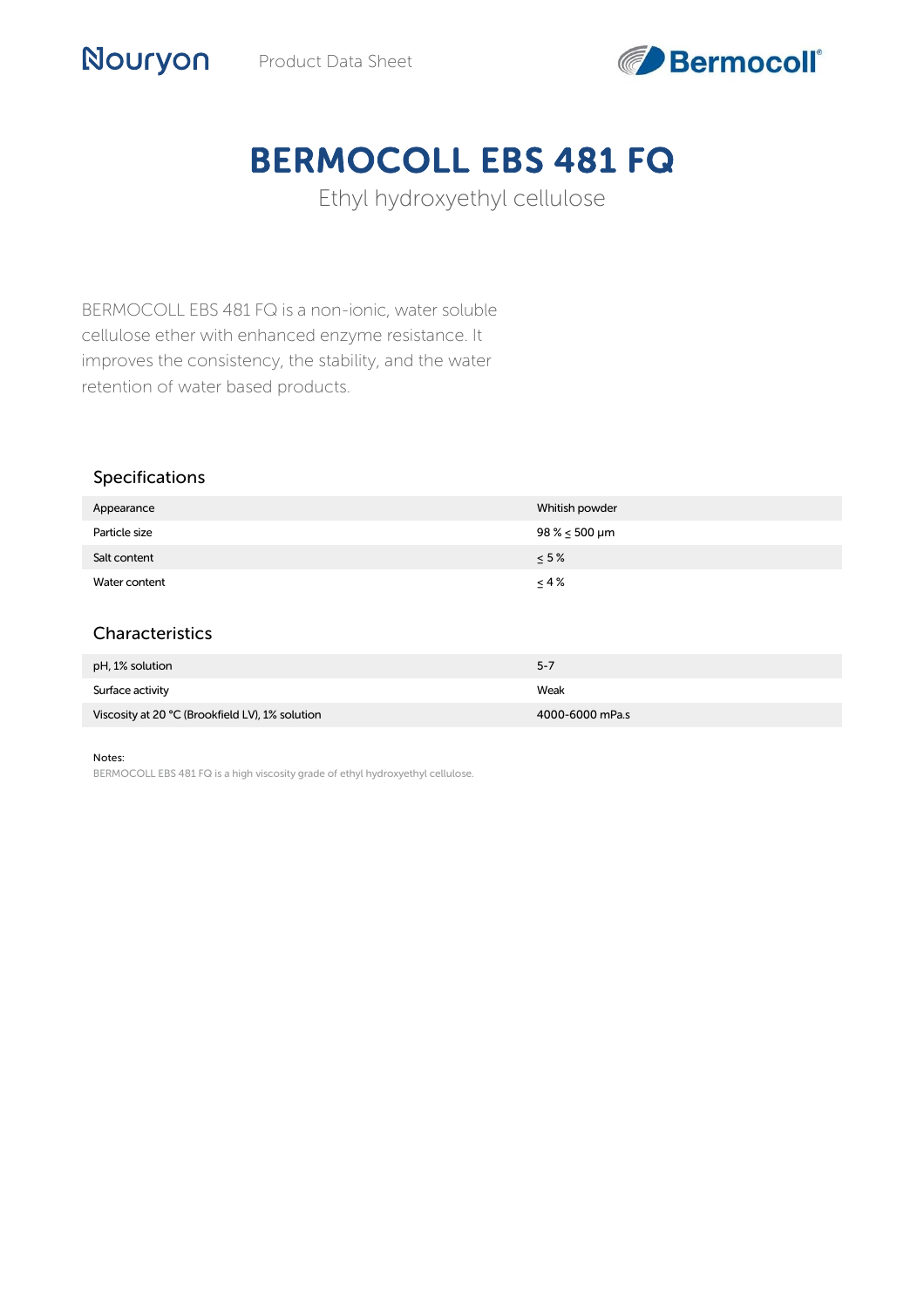# Applications

BERMOCOLL EBS 481 FQ is used in latex paints for thickening and stabilizing effects, particularly when high storage viscosity combined with low application viscosity is required. Normal dosage is 0.2 - 0.7 % calculated on the total paint weight. BERMOCOLL EBS 481 FQ is easily dispersed in cold water of pH 7 or less. BERMOCOLL EBS 481 FQ can form lumps when added to an alkaline liquid. To avoid this, it should be added as a ready stock solution, as a slurry in slight acid water or in an organic solvent, or as a dry mix with other powder materials.The dissolving time after dispersion is influenced by the water pH. Alkaline additives can be used to speed up the dissolving process.

#### Storage

In unopened bags, BERMOCOLL EBS 481 FQ can be stored for several years. In opened bags, the moisture content of BERMOCOLL EBS 481 FQ will be influenced by the air humidity. At the temperatures above 250 °C (480 °F), charring of BERMOCOLL EBS 481 FQ will occur.

### Packaging and transport

Like many industrial processed powdery materials, cellulose ether dusts are combustible and can cause dust explosions. Dust formation must be avoided or kept to a minimum. Care should be taken to prevent ignition from heat, spark, open flames or hot surface. BERMOCOLL EBS 481 FQ is packed in Polyethylene bags. Net weight 20 kg. We recommend emptying the bags from the bottom. The empty bags can be recycled or burned.

# Safety and handling

At high temperatures and in contact with an open flame, BERMOCOLL EBS 481 FQ will burn slowly with the characteristics of cellulose.